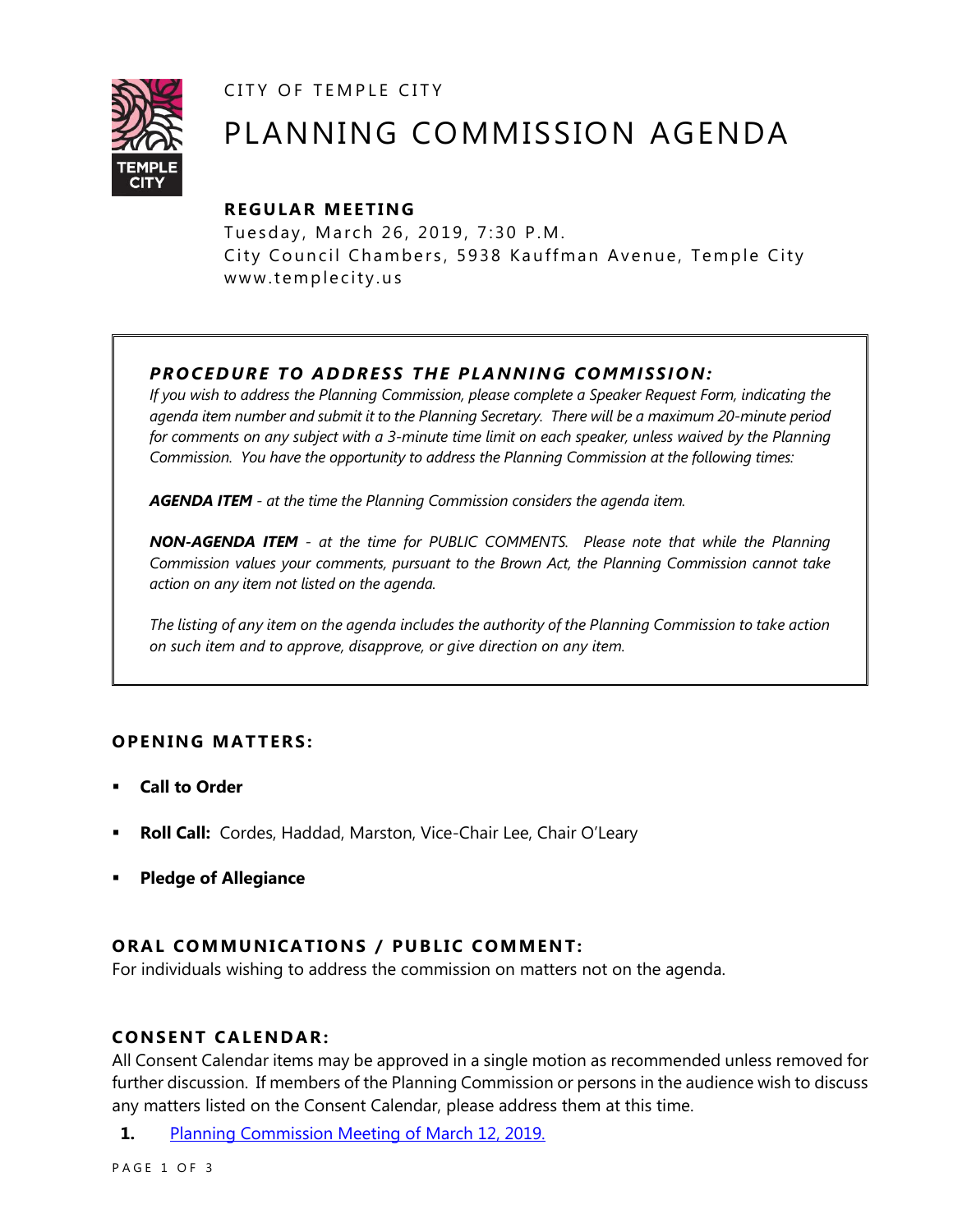### **PUBLIC HEARING:**

**2. PL 18-1630** [A request for a zone variance and minor site plan review for the construction of](https://www.ci.temple-city.ca.us/DocumentCenter/View/12186/Item-1-9546-Wendon)  [a two-story, single-family residence. The applicant requests that the City allow a variance from](https://www.ci.temple-city.ca.us/DocumentCenter/View/12186/Item-1-9546-Wendon)  [the required 15-foot rear yard setback due to an irregularly-shaped](https://www.ci.temple-city.ca.us/DocumentCenter/View/12186/Item-1-9546-Wendon) lot.

Address: 9546 Wendon Street

- Recommendation: Adopt the attached resolution denying the request for a zone variance, while approving the minor site plan review for File 18-1630 with recommended conditions of approval for the project.
- Project Planner: Andrew Coyne [acoyne@templecity.us](mailto:acoyne@templecity.us)

#### **PUBLIC HEARING:**

- **3. PL 19-1705** Zoning Text Amendment to Limit the Height of Buildings on the Front Lot of Flag [and Tiered Lot Subdivisions.](https://www.ci.temple-city.ca.us/DocumentCenter/View/12204/Attachemnt-2-19-1705-City-Wide)
	- Address: Citywide
	- Recommendation: Adopt the attached resolution recommending that the City Council adopt the proposed ordinance.
	- Project Planner: Hesty Liu [hliu@templecity.us](mailto:HLiu@templecity.us)

#### **FUTURE AGENDA ITEMS AND REPORTS:**

- **4. Planning Manager's Report** Update on current projects and future agenda items.
	-
- **5. Comments from Commissioners**

#### **ADJOU RNMENT:**

**6.** Adjourn to a Planning Commission Meeting on Tuesday, April 09, 2019 at 7:30 p.m., City Council Chambers, Civic Center, 5938 Kauffman Avenue, Temple City.